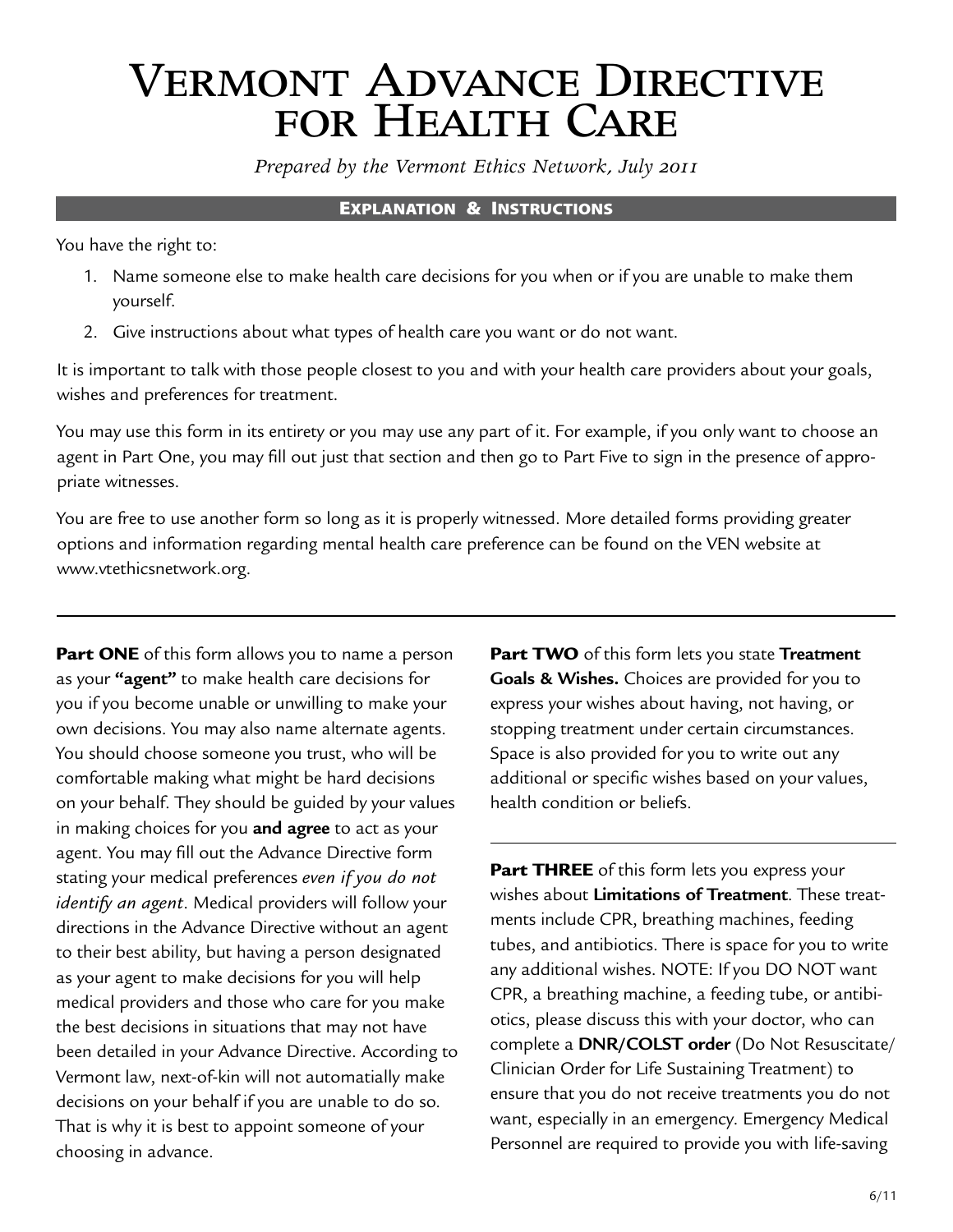treatment unless they have a signed DNR/COLST order specifying some limitation of treatment. If there is no DNR/COLST order the emergency medical team will perform CPR as they will not have time to consult an Advance Directive, your family, agent, or physician.

Part FOUR of this form allows you to express your wishes related to **organ/tissue donation & preferences for funeral, burial and disposition** of your remains.

Part FIVE is for **signatures**. You must sign and date the form in the presence of two adult witnesses. The following persons may not be witnesses: your agent and alternate agents; your spouse or partner; parents; siblings; reciprocal beneficiary; children or grandchildren.

You should give copies of the completed form to your agent and alternate agent(s), to your physician, your family and to any health care facility where you reside or at which you are likely to receive care. Please note who has a copy of your Advance Directive so it may be updated if your preferences change.

You are also encouraged to send a copy of your Advance Directive to the Vermont Advance Directive Registry with the Registration Agreement Form found at the end of this document.

You have the right to revoke all or part of this Advance Directive for Health Care or replace this form at any time. If you do revoke it, all old copies should be destroyed. If you make changes and have sent a copy of your original document to the Vermont Advance Directive Registry, be sure to send them a new copy or a notification of change form with information needed to update your Advance Directive there.



You may wish to read the booklet *Taking Steps* to help you think about and discuss different choices and situations with your agent(s) or loved ones.

Copies of *Taking Steps* can be purchased from:

**Vermont Ethics Network 61 Elm Street Montpelier, VT 05602. Tel: (802) 828-2909 Fax: (802) 828-2646**

**[www.vtethicsnetwork.org](http://www.vtethicsnetwork.org)** 

For information about the Vermont Advance Directive Registry visit:

**VEN website: [www.vtethicsnetwork.org](http://www.vtethicsnetwork.org)** 

or

**Registry website at the Vermont Department of Health: [www.healthvermont.gov/vadr](http://www.healthvermont.gov/vadr)**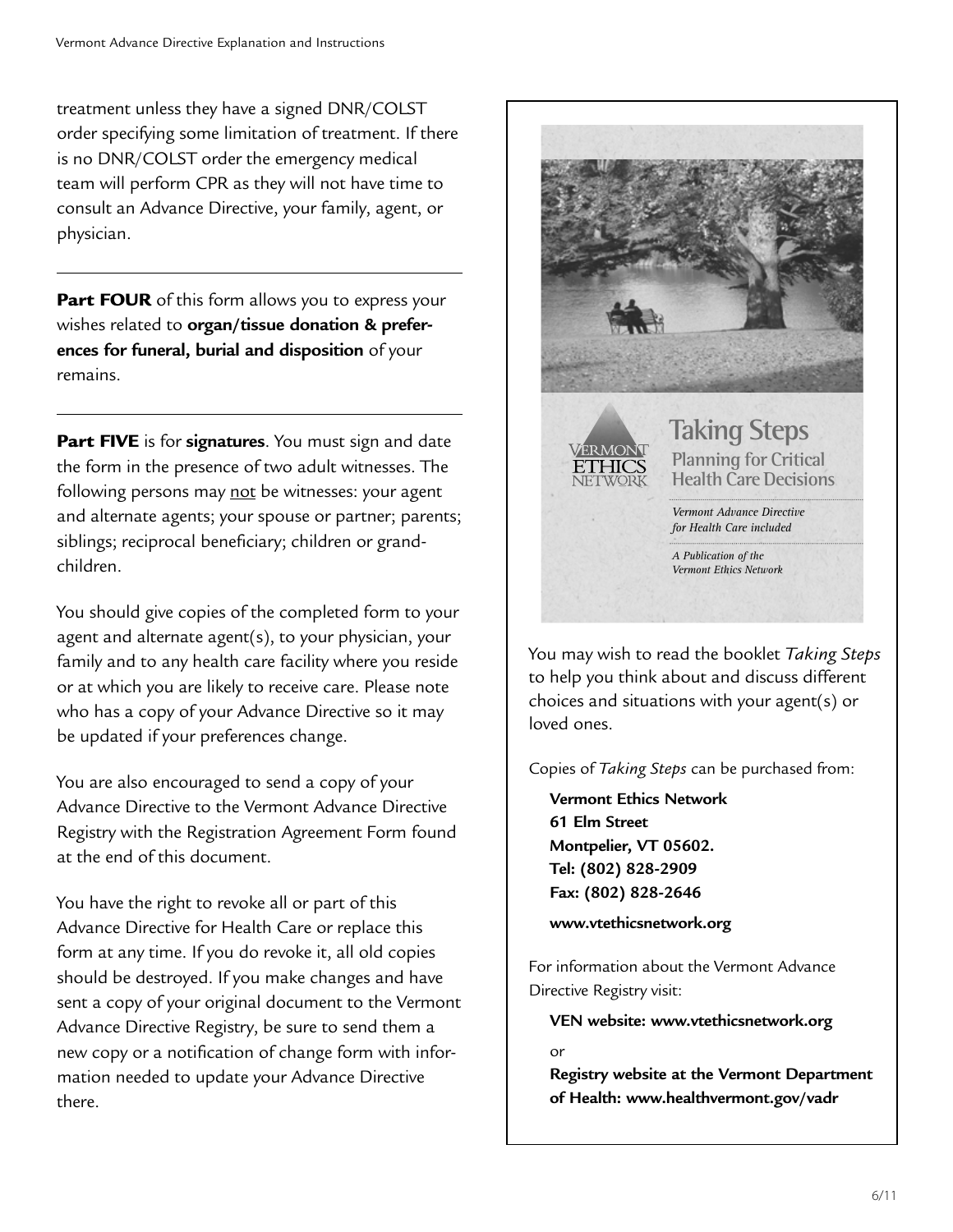# VERMONT ADVANCE DIRECTIVE FOR HEALTH CARE

| YOUR NAME      | DATE OF BIRTH | <b>DATE</b> |
|----------------|---------------|-------------|
| <b>ADDRESS</b> |               |             |
| <b>CIT</b>     | <b>STATE</b>  | ZIP         |

|                                                                           | <b>PART ONE: YOUR HEALTH CARE AGENT</b>                                                                                                                                                                                                   |  |  |  |
|---------------------------------------------------------------------------|-------------------------------------------------------------------------------------------------------------------------------------------------------------------------------------------------------------------------------------------|--|--|--|
|                                                                           | Your health care agent can make health care decisions for you when you are unable or<br>unwilling to make decisions for yourself. You should pick someone that you trust, who<br>understands your wishes and agrees to act as your agent. |  |  |  |
| I appoint this person to be my health care AGENT:                         |                                                                                                                                                                                                                                           |  |  |  |
|                                                                           |                                                                                                                                                                                                                                           |  |  |  |
|                                                                           |                                                                                                                                                                                                                                           |  |  |  |
|                                                                           |                                                                                                                                                                                                                                           |  |  |  |
|                                                                           |                                                                                                                                                                                                                                           |  |  |  |
|                                                                           | (If you appoint co-agents, list them above or on a separate sheet of paper)                                                                                                                                                               |  |  |  |
| alternate agent:                                                          | If this agent is unavailable, unwilling or unable to act as my agent, I appoint this person as my                                                                                                                                         |  |  |  |
|                                                                           |                                                                                                                                                                                                                                           |  |  |  |
|                                                                           |                                                                                                                                                                                                                                           |  |  |  |
|                                                                           |                                                                                                                                                                                                                                           |  |  |  |
| Others who can be consulted about medical decisions on my behalf include: |                                                                                                                                                                                                                                           |  |  |  |
|                                                                           |                                                                                                                                                                                                                                           |  |  |  |
| Primary care provider(s):                                                 |                                                                                                                                                                                                                                           |  |  |  |
|                                                                           |                                                                                                                                                                                                                                           |  |  |  |
|                                                                           |                                                                                                                                                                                                                                           |  |  |  |
|                                                                           |                                                                                                                                                                                                                                           |  |  |  |
|                                                                           |                                                                                                                                                                                                                                           |  |  |  |
|                                                                           |                                                                                                                                                                                                                                           |  |  |  |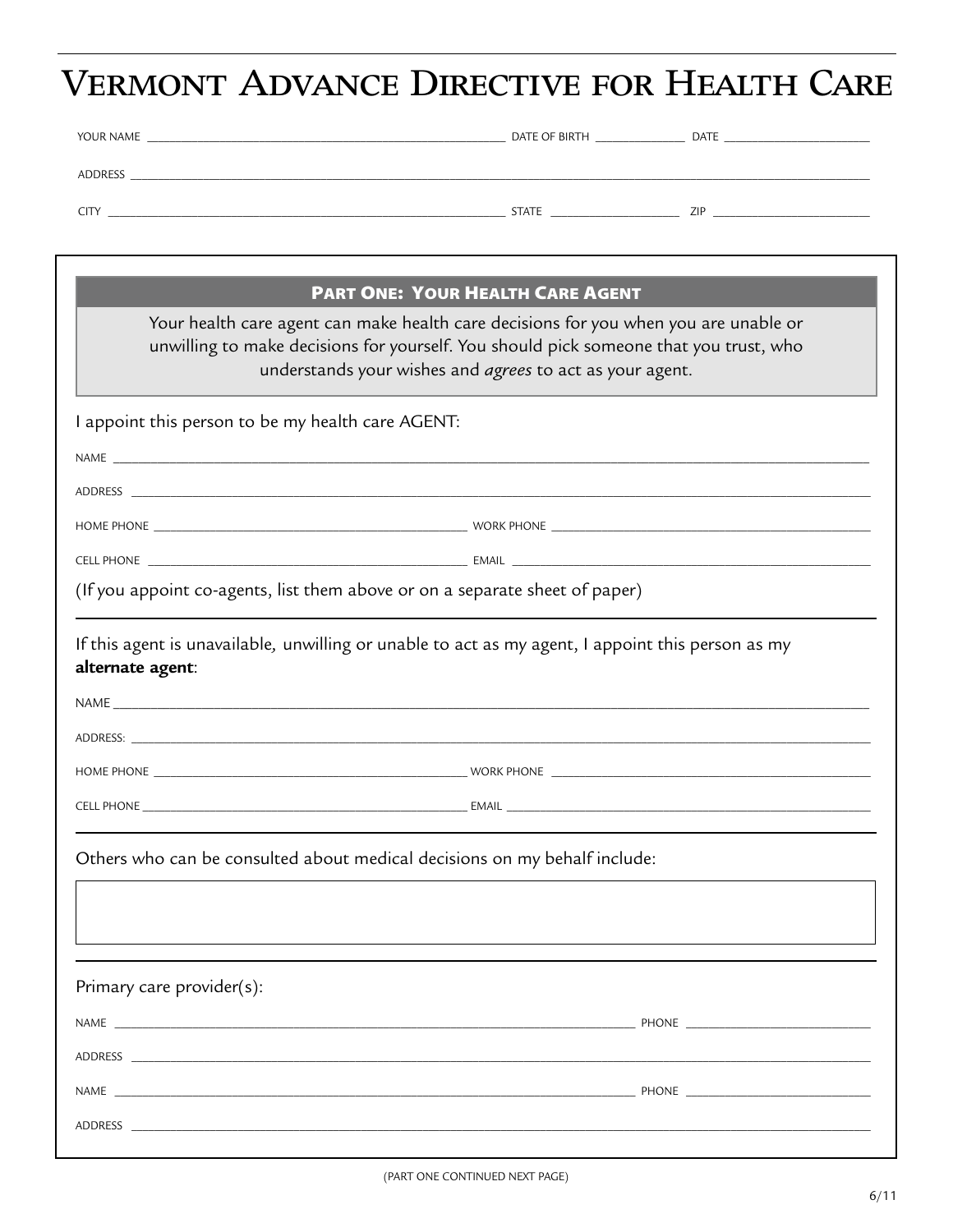Advance Directive, page 2

| Those who should NOT be consulted include:<br>I want my Advance Directive to start:<br>$\bigcirc$ Now<br>$\bigcirc$ When I cannot make my own decisions<br><b>PART TWO: HEALTH CARE GOALS AND SPIRITUAL WISHES</b><br>My overall health care goals include:<br>$\bigcirc$ I want treatment to sustain my life only if I will:<br>$\bigcirc$ I want to have my<br>life sustained as<br>$\square$ be able to communicate with friends and family.<br>long as possible by<br>$\square$ be able to care for myself.<br>any medical means.<br>$\Box$ live without incapacitating pain.<br>$\square$ be conscious and aware of my surroundings.<br>Additional Goals, Wishes, or Beliefs I wish to express include:<br>People to notify if I have a life-threatening illness:<br>If I am dying it is important for me to be (check choice):<br>$\bigcirc$ At home<br>$\bigcirc$ In the hospital<br>$\bigcirc$ No preference | I only want<br>treatment<br>directed<br>toward my<br>comfort. |
|----------------------------------------------------------------------------------------------------------------------------------------------------------------------------------------------------------------------------------------------------------------------------------------------------------------------------------------------------------------------------------------------------------------------------------------------------------------------------------------------------------------------------------------------------------------------------------------------------------------------------------------------------------------------------------------------------------------------------------------------------------------------------------------------------------------------------------------------------------------------------------------------------------------------|---------------------------------------------------------------|
|                                                                                                                                                                                                                                                                                                                                                                                                                                                                                                                                                                                                                                                                                                                                                                                                                                                                                                                      |                                                               |
|                                                                                                                                                                                                                                                                                                                                                                                                                                                                                                                                                                                                                                                                                                                                                                                                                                                                                                                      |                                                               |
|                                                                                                                                                                                                                                                                                                                                                                                                                                                                                                                                                                                                                                                                                                                                                                                                                                                                                                                      |                                                               |
|                                                                                                                                                                                                                                                                                                                                                                                                                                                                                                                                                                                                                                                                                                                                                                                                                                                                                                                      |                                                               |
|                                                                                                                                                                                                                                                                                                                                                                                                                                                                                                                                                                                                                                                                                                                                                                                                                                                                                                                      |                                                               |
|                                                                                                                                                                                                                                                                                                                                                                                                                                                                                                                                                                                                                                                                                                                                                                                                                                                                                                                      |                                                               |
|                                                                                                                                                                                                                                                                                                                                                                                                                                                                                                                                                                                                                                                                                                                                                                                                                                                                                                                      |                                                               |
|                                                                                                                                                                                                                                                                                                                                                                                                                                                                                                                                                                                                                                                                                                                                                                                                                                                                                                                      |                                                               |
|                                                                                                                                                                                                                                                                                                                                                                                                                                                                                                                                                                                                                                                                                                                                                                                                                                                                                                                      |                                                               |
| My Spiritual Care Wishes include:                                                                                                                                                                                                                                                                                                                                                                                                                                                                                                                                                                                                                                                                                                                                                                                                                                                                                    |                                                               |
|                                                                                                                                                                                                                                                                                                                                                                                                                                                                                                                                                                                                                                                                                                                                                                                                                                                                                                                      |                                                               |
|                                                                                                                                                                                                                                                                                                                                                                                                                                                                                                                                                                                                                                                                                                                                                                                                                                                                                                                      |                                                               |
|                                                                                                                                                                                                                                                                                                                                                                                                                                                                                                                                                                                                                                                                                                                                                                                                                                                                                                                      |                                                               |
|                                                                                                                                                                                                                                                                                                                                                                                                                                                                                                                                                                                                                                                                                                                                                                                                                                                                                                                      |                                                               |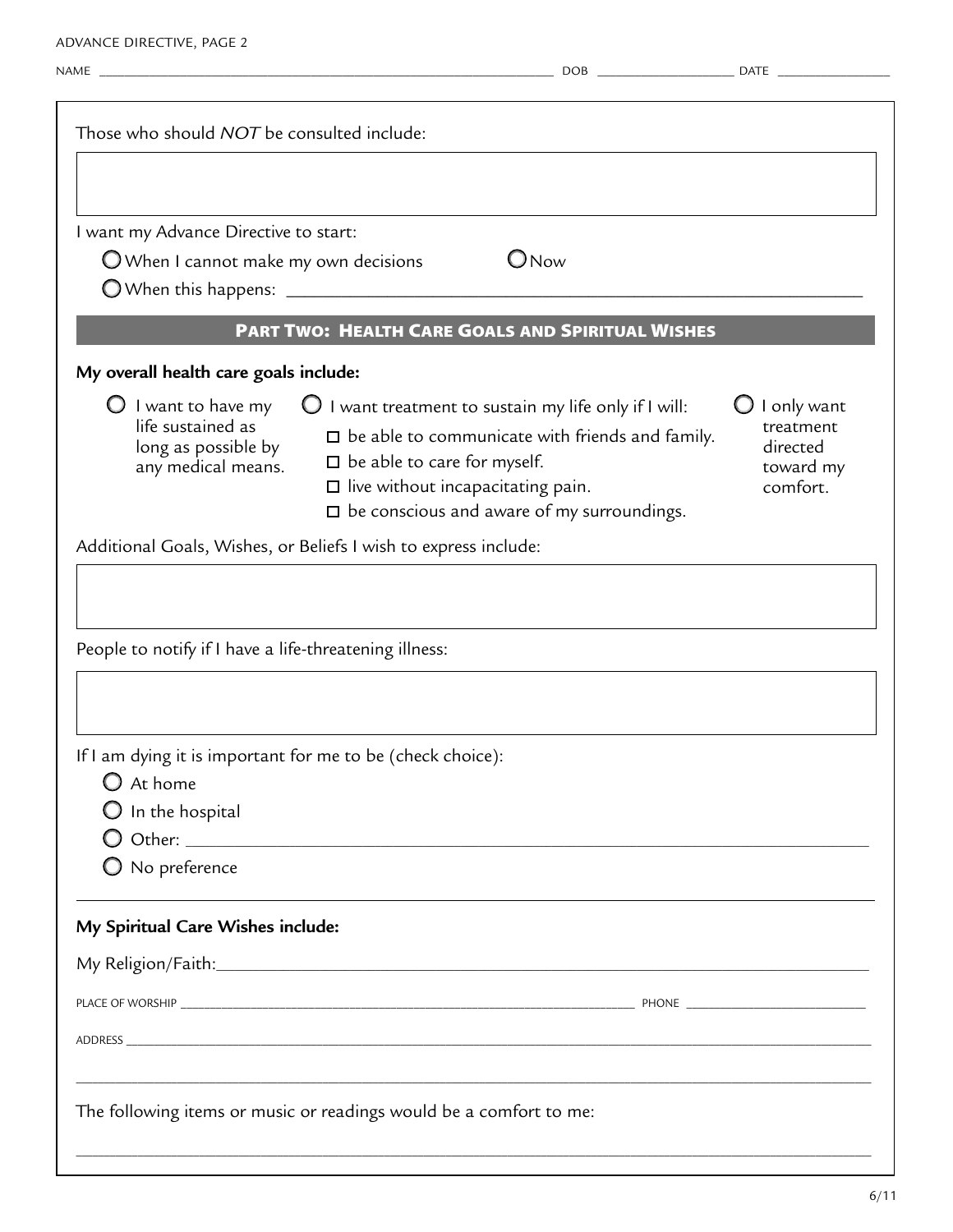|                                                                                                           | <b>PART THREE: LIMITATIONS OF TREATMENT</b>                                                                                                                                                                                                                                                                                                                                                                                                                                                           |
|-----------------------------------------------------------------------------------------------------------|-------------------------------------------------------------------------------------------------------------------------------------------------------------------------------------------------------------------------------------------------------------------------------------------------------------------------------------------------------------------------------------------------------------------------------------------------------------------------------------------------------|
|                                                                                                           | You can decide what kind of treatment you want or do not want at the end of your life. These<br>wishes can apply to all situations or to situations that you specify. Regardless of the treatment<br>limitations stated you have the right to adequate management for pain and other symptoms<br>(nausea, fatigue, shortness of breath) related to your illness. Unless treatment limitations are<br>stated, the medical teams are required and expected to do everything possible to save your life. |
| 1. If my heart stops: (choose one)                                                                        |                                                                                                                                                                                                                                                                                                                                                                                                                                                                                                       |
| $\bigcirc$ I DO want CPR done to try to restart my heart.                                                 | $\bigcirc$ I DON'T want CPR done to try to restart<br>my heart.                                                                                                                                                                                                                                                                                                                                                                                                                                       |
| breaths (forcing air into your lungs).                                                                    | CPR means cardio (heart)-pulmonary (lung) resuscitation, including vigorous compressions of the<br>chest, use of electrical stimulation, medications to support or restore heart function, and rescue                                                                                                                                                                                                                                                                                                 |
| 2. If I am unable to breathe on my own: (choose one)                                                      |                                                                                                                                                                                                                                                                                                                                                                                                                                                                                                       |
| $\bigcirc$ I DO want a breathing machine $\bigcirc$ I want to have a breathing<br>without any time limit. | $\bigcup$ I DO NOT want a breathing<br>machine for a short time to see<br>machine for ANY length of<br>if I will survive or get better.<br>time.                                                                                                                                                                                                                                                                                                                                                      |
| a ventilator.                                                                                             | "Breathing machine" refers to a device that mechanically moves air into and out of your lungs such as                                                                                                                                                                                                                                                                                                                                                                                                 |
|                                                                                                           | 3. If I am unable to swallow enough food or water to stay alive: (choose one)                                                                                                                                                                                                                                                                                                                                                                                                                         |
| $\bigcirc$ I DO want a feeding tube<br>without any time limits                                            | $\bigcirc$ I want to have a feeding tube<br>$\bigcup$ I DO NOT want a feeding tube<br>for a short time to see if I will<br>for any length of time.<br>survive or get better.                                                                                                                                                                                                                                                                                                                          |
| check the box below.                                                                                      | NOTE: If you are being treated in another state your agent may not automatically have the authority to<br>withhold or withdraw a feeding tube. If you wish to have your agent decide about feeding tubes please                                                                                                                                                                                                                                                                                       |
| $\Box$ I authorize my agent to make decisions about feeding tubes.                                        |                                                                                                                                                                                                                                                                                                                                                                                                                                                                                                       |
|                                                                                                           | 4. If I am terminally ill or so ill that I am unlikely to get better: (choose one)                                                                                                                                                                                                                                                                                                                                                                                                                    |
| OI DO want antibiotics or other<br>medication to fight infection.                                         | <b>Q</b> I DON'T want antibiotics or other<br>medication to fight infection.                                                                                                                                                                                                                                                                                                                                                                                                                          |
| be honored outside of the hospital setting.                                                               | If you have stated you DO NOT want CPR, a breathing machine, a feeding tube, or antibiotics under any<br>circumstances, please discuss this with your doctor who can complete a DNR/COLST form to ensure you<br>don't receive treatments you don't want, particularly in an emergency situation. A DNR/COLST order will                                                                                                                                                                               |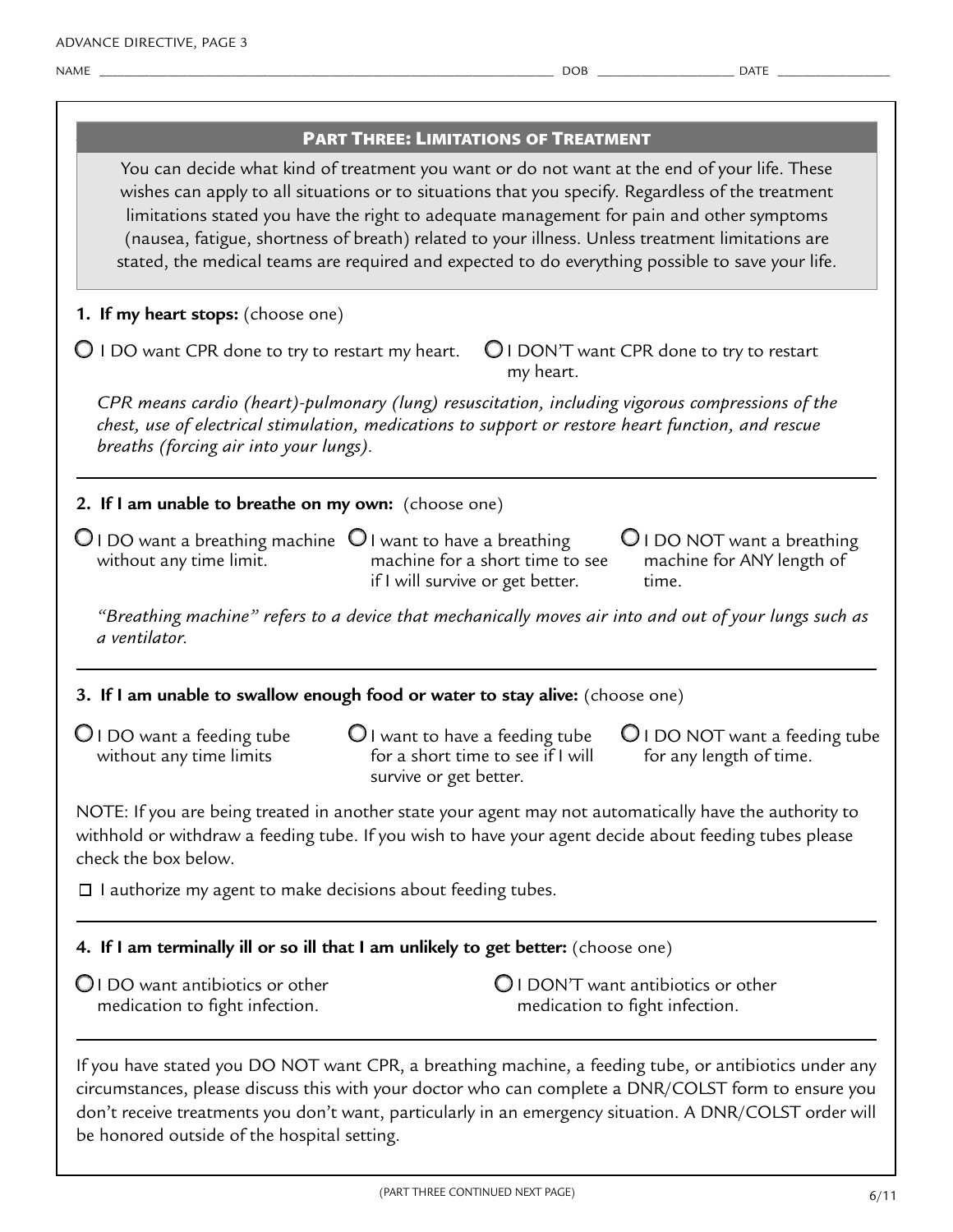#### Part Four: Organ/Tissue Donation & Burial/Disposition Of Remains

**My wishes for organ & tissue donation** (check your choice(s)):

 $\square$  I consent to donate the following organs & tissues:

□ Any needed organs

Any needed tissue (skin, bone, cornea)

I do not wish to donate the following organs and tissues: \_\_\_\_\_\_\_\_\_\_\_\_\_\_\_\_\_\_\_\_\_\_\_\_\_\_\_\_\_\_\_\_\_\_\_\_\_\_\_\_\_\_\_\_\_\_\_\_\_\_

Address \_\_\_\_\_\_\_\_\_\_\_\_\_\_\_\_\_\_\_\_\_\_\_\_\_\_\_\_\_\_\_\_\_\_\_\_\_\_\_\_\_\_\_\_\_\_\_\_\_\_\_\_\_\_\_\_\_\_\_\_\_\_\_\_\_\_\_\_\_\_\_\_\_\_\_\_\_\_\_\_\_\_\_\_\_\_\_\_\_\_\_\_\_\_\_\_\_\_\_\_\_\_\_\_\_\_\_\_\_\_\_\_\_\_\_\_\_\_\_\_\_\_\_\_\_\_\_\_\_\_\_\_\_

 $\Box$  I do not want to donate any organs or tissues

 $\Box$  I want my health care agent to decide

| $\Box$ I wish to donate my body to research or educational program(s). (Note: you will have to make your |
|----------------------------------------------------------------------------------------------------------|
| own arrangements with a medical school or other program in advance.)                                     |

**My Directions for Burial/Disposition of My Remains after I Die** (please check & complete):

□ I have a Pre-Need Contract for Funeral Arrangements:

name \_\_\_\_\_\_\_\_\_\_\_\_\_\_\_\_\_\_\_\_\_\_\_\_\_\_\_\_\_\_\_\_\_\_\_\_\_\_\_\_\_\_\_\_\_\_\_\_\_\_\_\_\_\_\_\_\_\_\_\_\_\_\_\_\_\_\_\_\_\_\_\_\_\_\_\_\_\_\_\_\_\_\_\_\_\_\_\_\_\_ phone \_\_\_\_\_\_\_\_\_\_\_\_\_\_\_\_\_\_\_\_\_\_\_\_\_\_\_\_\_\_\_\_\_

I want the following individuals to decide about my burial or disposition of my remains (check choices):

| $\Box$ Agent                                                                                          |  |
|-------------------------------------------------------------------------------------------------------|--|
| □ Alternate Agent                                                                                     |  |
| $\Box$ Family:                                                                                        |  |
|                                                                                                       |  |
|                                                                                                       |  |
| $\Box$ Other:                                                                                         |  |
|                                                                                                       |  |
|                                                                                                       |  |
| <b>Specific Wishes:</b> Check your choice(s).                                                         |  |
| $\Box$ I want a Wake/Viewing                                                                          |  |
| $\Box$ I prefer a Burial $-$ If possible at the following location: (cemetery, address, phone number) |  |
| $\square$ I prefer Cremation - With my ashes kept or scattered as follows:                            |  |

\_\_\_\_\_\_\_\_\_\_\_\_\_\_\_\_\_\_\_\_\_\_\_\_\_\_\_\_\_\_\_\_\_\_\_\_\_\_\_\_\_\_\_\_\_\_\_\_\_\_\_\_\_\_\_\_\_\_\_\_\_\_\_\_\_\_\_\_\_\_\_\_\_\_\_\_\_\_\_\_\_\_\_\_\_\_\_\_\_\_\_\_\_\_\_\_\_\_\_\_\_\_\_\_\_\_\_\_\_\_\_\_\_\_\_\_\_\_\_\_\_\_\_\_\_\_\_\_\_\_\_\_\_\_\_\_\_\_\_\_\_\_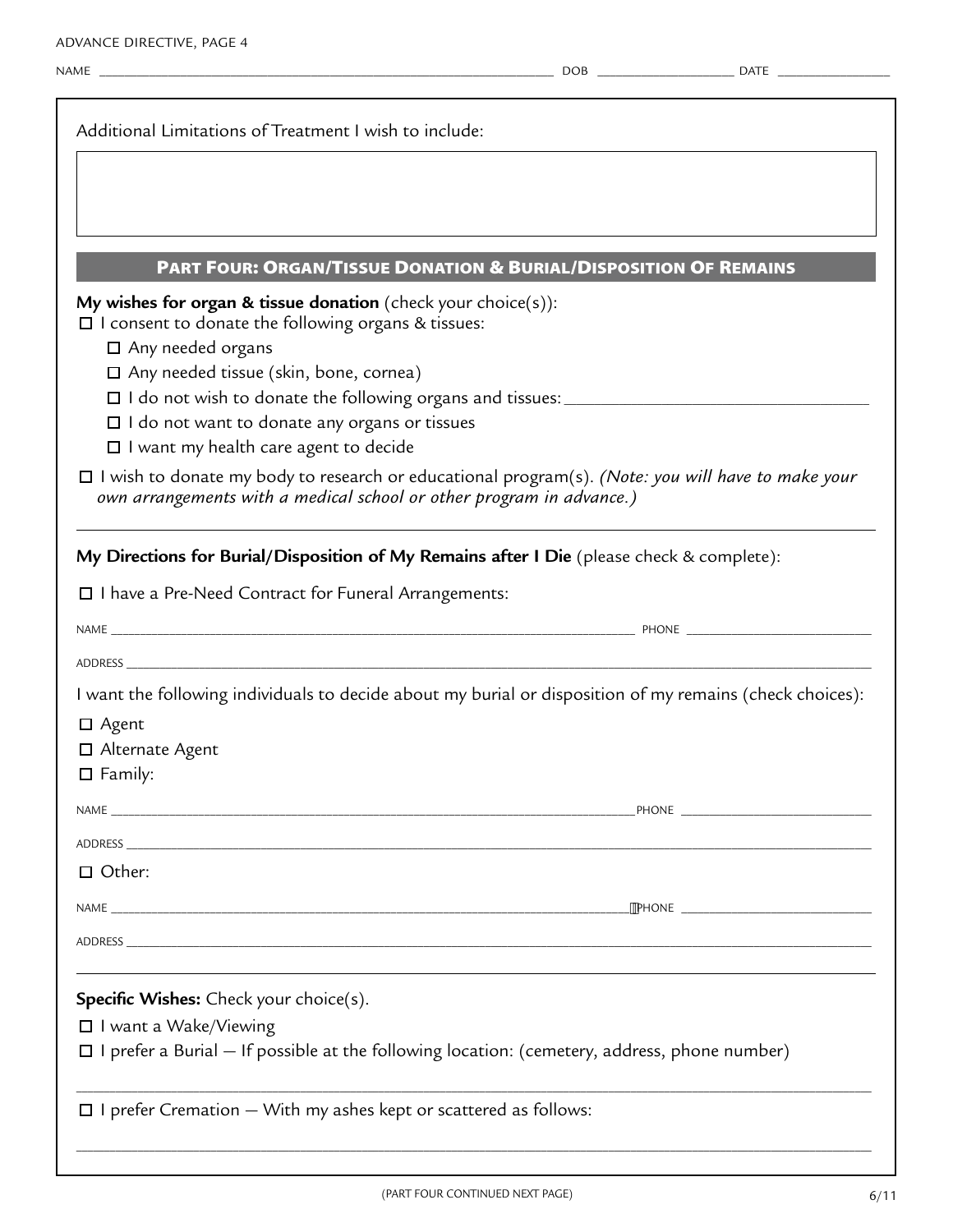|  |  |  |  |  |  |  | $\Box$ I want a Funeral Ceremony with a burial or cremation to follow |  |
|--|--|--|--|--|--|--|-----------------------------------------------------------------------|--|
|--|--|--|--|--|--|--|-----------------------------------------------------------------------|--|

I prefer only a Graveside Ceremony

 $\Box$  I prefer only a Memorial Ceremony with burial or cremation preceding

Other Details: (such as music, readings, Officiant)

### Part Five: Signed Declaration of Wishes

 $\vert$  You must sign this before TWO adult witnesses. The following people may **not** sign as witnesses: your agent(s), spouse, reciprocal beneficiary, parents, siblings, children or grandchildren.

| I declare that this document reflects my health care wishes and that I am signing this Advance<br>Directive of my own free will.                                                                                                                                                                                                                                                                                                                                         |  |  |  |
|--------------------------------------------------------------------------------------------------------------------------------------------------------------------------------------------------------------------------------------------------------------------------------------------------------------------------------------------------------------------------------------------------------------------------------------------------------------------------|--|--|--|
|                                                                                                                                                                                                                                                                                                                                                                                                                                                                          |  |  |  |
| I affirm that the signer appeared to understand the nature of this advance directive and to be free from<br>duress or undue influence at the time this was signed. (Please sign and print)                                                                                                                                                                                                                                                                               |  |  |  |
|                                                                                                                                                                                                                                                                                                                                                                                                                                                                          |  |  |  |
|                                                                                                                                                                                                                                                                                                                                                                                                                                                                          |  |  |  |
|                                                                                                                                                                                                                                                                                                                                                                                                                                                                          |  |  |  |
|                                                                                                                                                                                                                                                                                                                                                                                                                                                                          |  |  |  |
|                                                                                                                                                                                                                                                                                                                                                                                                                                                                          |  |  |  |
|                                                                                                                                                                                                                                                                                                                                                                                                                                                                          |  |  |  |
| If the person signing this document is a current patient or resident in a hospital, nursing home or<br>residential care home, an additional person (designated hospital explainer, long-term care ombudsman,<br>member of the clergy, Vermont attorney, or person designated by the probate court) needs to confirm<br>below that he or she has explained the nature and effect of the Advance Directive and that the patient or<br>resident appears to understand this. |  |  |  |
|                                                                                                                                                                                                                                                                                                                                                                                                                                                                          |  |  |  |
|                                                                                                                                                                                                                                                                                                                                                                                                                                                                          |  |  |  |
|                                                                                                                                                                                                                                                                                                                                                                                                                                                                          |  |  |  |